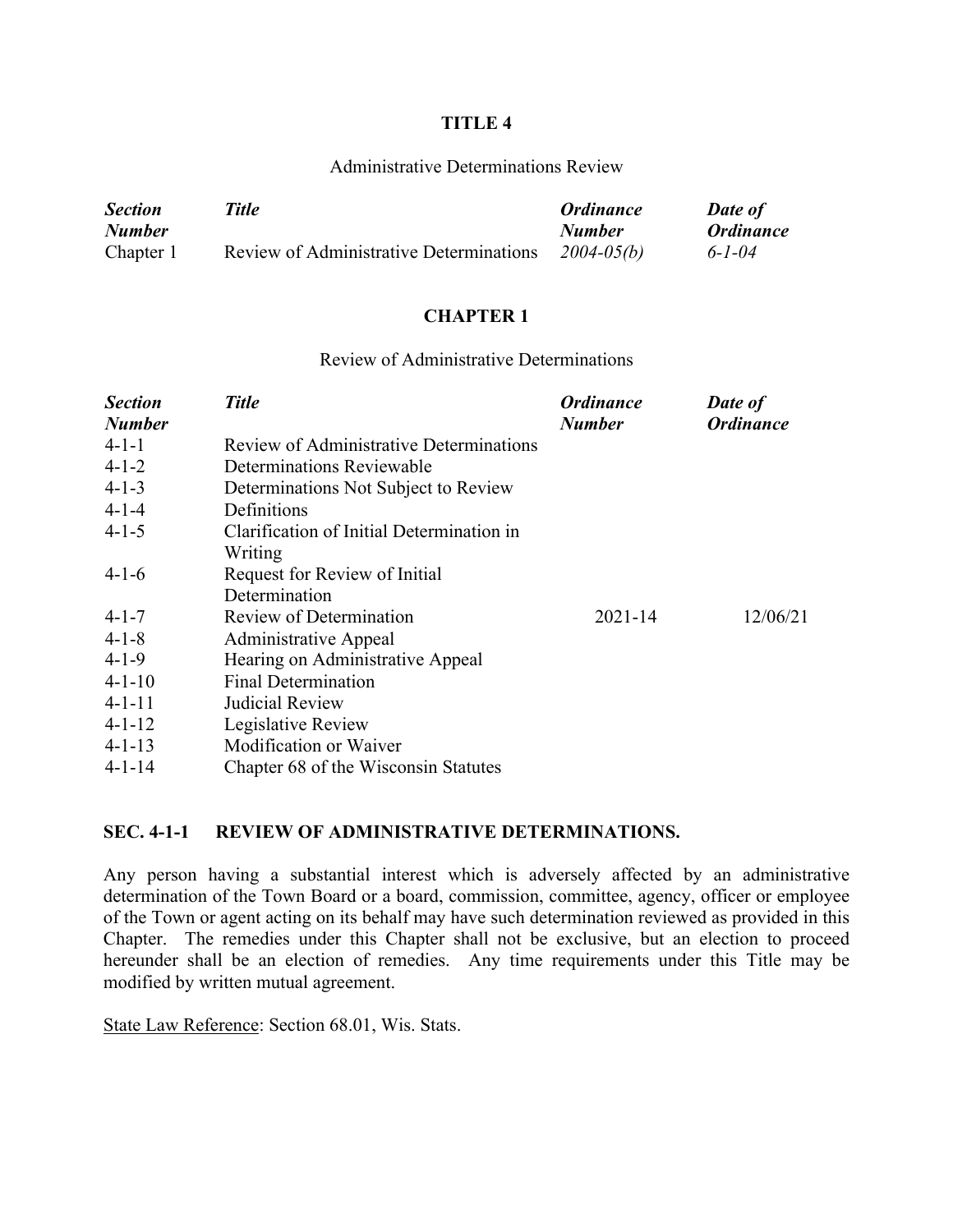# <span id="page-1-0"></span>**SEC. 4-1-2 DETERMINATIONS REVIEWABLE.**

The following determinations are reviewable under this Chapter:

- (a) The grant or denial in whole or in part after application of an initial permit, license, right, privilege or authority, except an alcohol beverage license.
- (b) The suspension, revocation or nonrenewal of an existing permit, license, right, privilege or authority, except as provided in Section 4-1-3(d).
- (c) The denial of a grant of money or other thing of substantial value under a statute or ordinance prescribing conditions of eligibility for such grant.
- (d) The imposition of a penalty or sanction upon any person except a municipal employee or officer, other than by a court.
- (e) The suspension or removal of a Town officer or employee except as provided in Section 4- 1-3(b) and (g).

State Law Reference: Section 68.02, Wis. Stats.

# **SEC. 4-1-3 DETERMINATIONS NOT SUBJECT TO REVIEW.**

The following determinations are not reviewable under this Chapter:

- (a) A legislative enactment. A legislative enactment is an ordinance, resolution or adopted motion of the Town Board.
- (b) A determination or action subject to administrative or judicial review procedures set forth under state statutes or other provisions of this Code.
- (c) The denial of a tort or contract claim for money required to be filed with the Town.
- (d) The grant, denial, suspension or revocation of an alcohol beverage license under Ch. 125, Wis. Stats.
- (e) Judgments and orders of a court.
- (f) Determinations made during municipal labor negotiations.
- (g) Determinations subject to grievance, arbitration or other procedures provided in collective bargaining agreements.

State Law Reference: Section 68.03, Wis. Stats.

# **SEC. 4-1-4 DEFINITIONS.**

- (a) **Initial Determination**. The initial administrative determination under Sec. 4-1-1, prior to any review or appeal, made by a commission, committee, agency, officer or employee of the Town or agent acting on its behalf.
- (b) **Municipal Authority**. The Town Board or commission, committee, agency, officer, employee or agent of the Town making a determination under Section 4-1-1, making a clarification under Section 4-1-5, and every person, committee or agency of the Town to make an independent review under Section 4-1-7(b). State Law Reference: Section 68.05, Wis. Stats.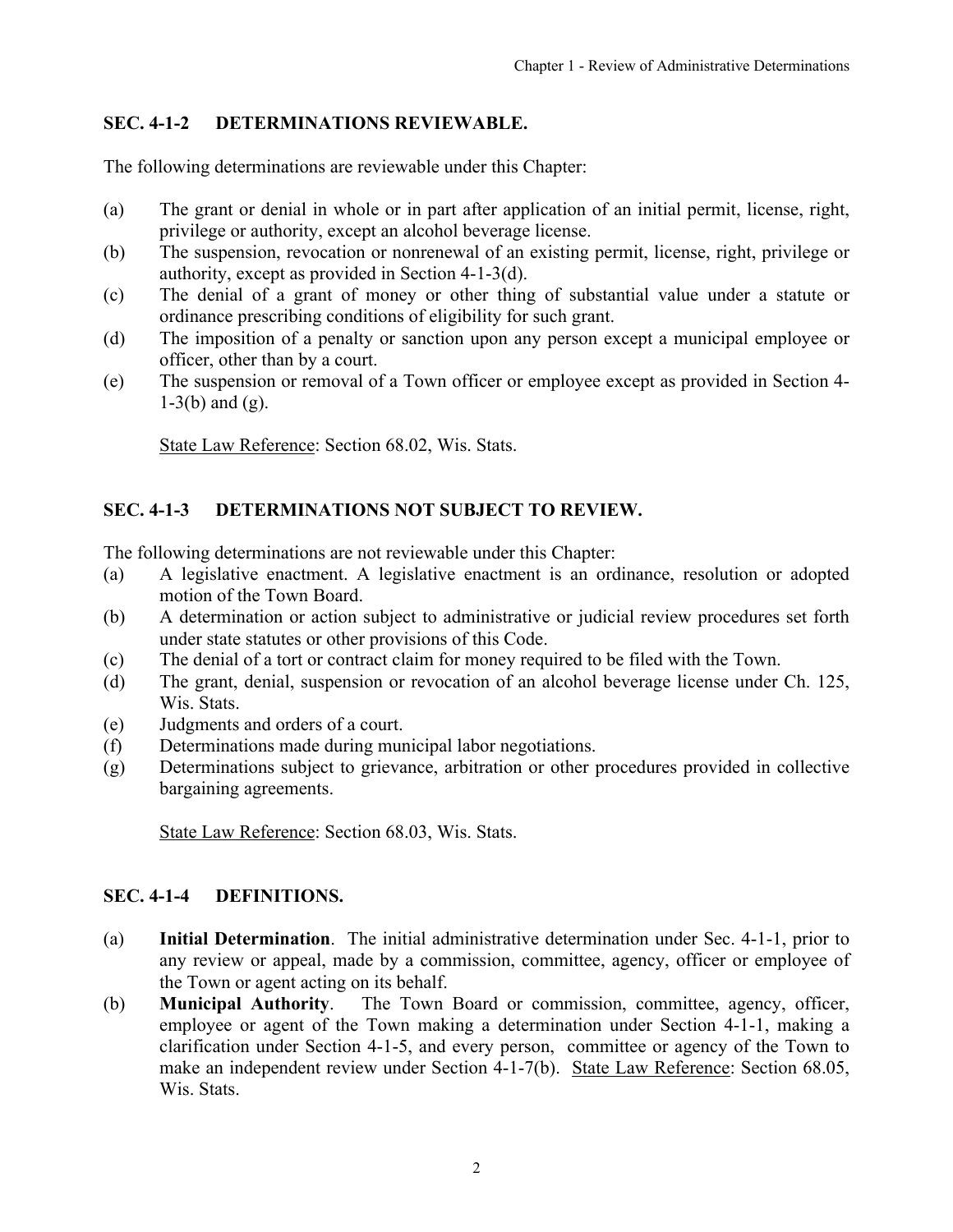- <span id="page-2-0"></span>(c) **Persons Aggrieved**. A person aggrieved includes any individual, partnership, limited liability company, corporation, association, public or private organization, and officer,
- (d) department, board, commission or agency of the Town, whose rights, duties or privileges are adversely affected by a determination of a Municipal Authority.

State Law Reference: Sections 68.01 and 68.08, Wis. Stats.

# **SEC. 4-1-5 CLARIFICATION OF INITIAL DETERMINATION IN WRITING.**

If an Initial Determination subject to this Chapter is made orally or, if in writing does not state the reasons therefor, an Aggrieved Person seeking a review of the Initial Determination shall submit a written request within 10 days of notice of the Initial Determination to the Municipal Authority to issue a written clarification of the Initial Determination. The Town Administrator, or his designee, shall verify the Initial Determination and reduce the Initial Determination and the reasons therefor to writing and mail or deliver such determination within thirty (30) days to the person making the request. The clarification of Initial Determination shall be dated and shall advise such person of his right to have such determination reviewed, that such review may be obtained by filing a request for review within thirty (30) days pursuant to Sec. 4-1-6, and the office or person to whom a request for review shall be addressed. Requests under this section shall not be made via electronic mail. Requests received via electronic mail shall not be considered valid requests under this Section.

State Law Reference: Section 68.07, Wis. Stats.

## **SEC. 4-1-6 REQUEST FOR REVIEW OF INITIAL DETERMINATION.**

Any Person Aggrieved may have a written or oral Initial Determination reviewed by written request mailed or delivered to the Municipal Authority which made such determination within thirty (30) days of notice of the Initial Determination or receipt of a clarification of Initial Determination. The request for review shall state the grounds upon which the Person Aggrieved contends that the Initial Determination should be modified or reversed. If the Person Aggrieved is seeking a modification or waiver from any requirement of an ordinance under Sec. 4-1-13, the person shall provide the information required under Sec. 4-1-13(a)(2). A request for review shall be made to the officer, employee, agent, agency, committee, board, commission or body who made the Initial Determination, but failure to make such request to the proper party shall not preclude the Person Aggrieved from review unless such failure has caused prejudice to the Municipal Authority. Requests under this section shall not be made via electronic mail. Requests received via electronic mail shall not be considered valid requests under this Section.

State Law Reference: Section 68.08, Wis. Stats.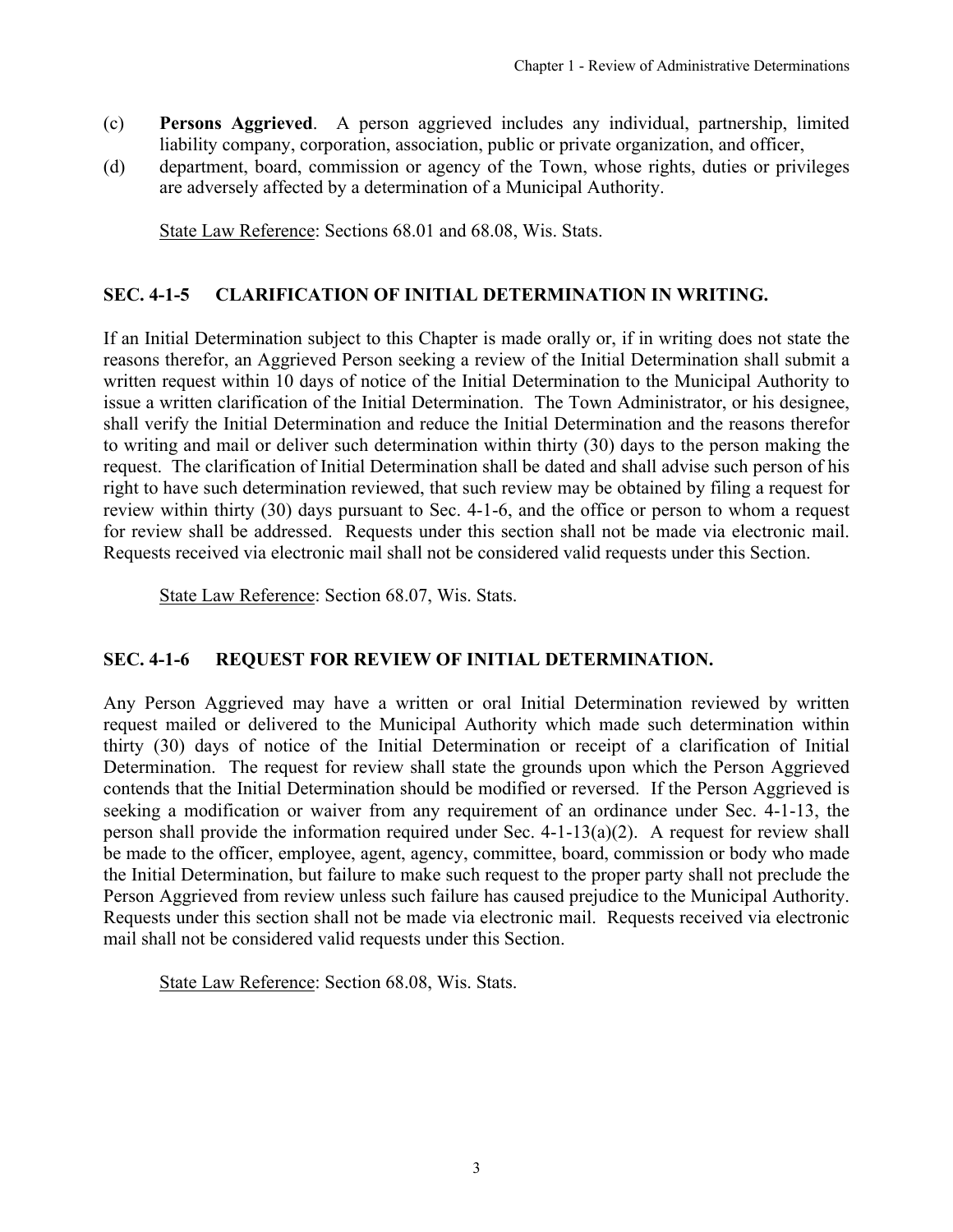# <span id="page-3-0"></span>**SEC. 4-1-7 REVIEW OF INITIAL DETERMINATION.**

- (a) **Who Shall Make Review.** A review under this Section shall be made by the Village Administrator, or designee, or the supervising body of the employee, agent, officer, committee, commission or body who made the Initial Determination, unless the Initial Determination was made by the head of a Department. If the Initial Determination was made by the head of a Department, then the Village Administrator shall make the review. If the Initial Determination was made by the Village Administrator, then the Village Clerk shall make the review. However, the Village Board, in its discretion, may provide for a review of such Initial Determination by another person, committee or agency of the Village or may skip the review of Initial Determination and provide for a hearing under Sec. 4-1-9 before the Village Board. The individual making the review of the Initial Determination shall not be precluded from making such review by virtue of having been aware of the Initial Determination prior to the request for its review or been consulted on or provided direction on the Initial Determination prior to the request for its review.
- (b) **When to Make Review.** The Municipal Authority shall review the Initial Determination within forty (40) days of receipt of a request for review under Sec. 4-1-6. The time for review may be extended by agreement with the Person Aggrieved.
- (c) **Right to Present Evidence and Argument.** The Person Aggrieved may file with the request for review, or within the time agreed with the Municipal Authority, written evidence and argument in support of the person's position with respect to the Initial Determination. The maker of the Initial Determination may also present written evidence and argument in support of the Initial Determination.
- (d) **Decision on Review.** The Municipal Authority may affirm, reverse or modify the Initial Determination and shall mail or deliver to the Person Aggrieved a copy of the Municipal Authority's decision on review which shall state the reasons for such decision. The decision shall advise the Person Aggrieved of the right to appeal the decision, that any appeal must be taken within thirty (30) days, and that written notice of appeal shall be filed with the Town Administrator pursuant to Sec. 4-1-8. If a request has been made to grant a modification or waiver as part of request for review of Initial Determination, the person conducting the review shall conduct the same pursuant to ordinance. If it is determined that a modification or waiver may be appropriate, the employee, officer, agent, committee, or commission shall refer the matter to the Town Board and make a recommendation with respect to the request for modification and waiver.

State Law Reference: Section 68.09, Wis. Stats.

## **SEC. 4-1-8 ADMINISTRATIVE APPEAL.**

## (a) **From Initial Determination or Decision on Review.**

(1) If the Person Aggrieved had a hearing substantially in compliance with Section 4-1- 9 when the Initial Determination or its review was made, the person may elect to follow Sections 4-1-5 through 4-1-7, but is not entitled to a further hearing under Section 4-1-9 unless granted by the Municipal Authority. The person may, however, seek judicial review under Section 4-1-11.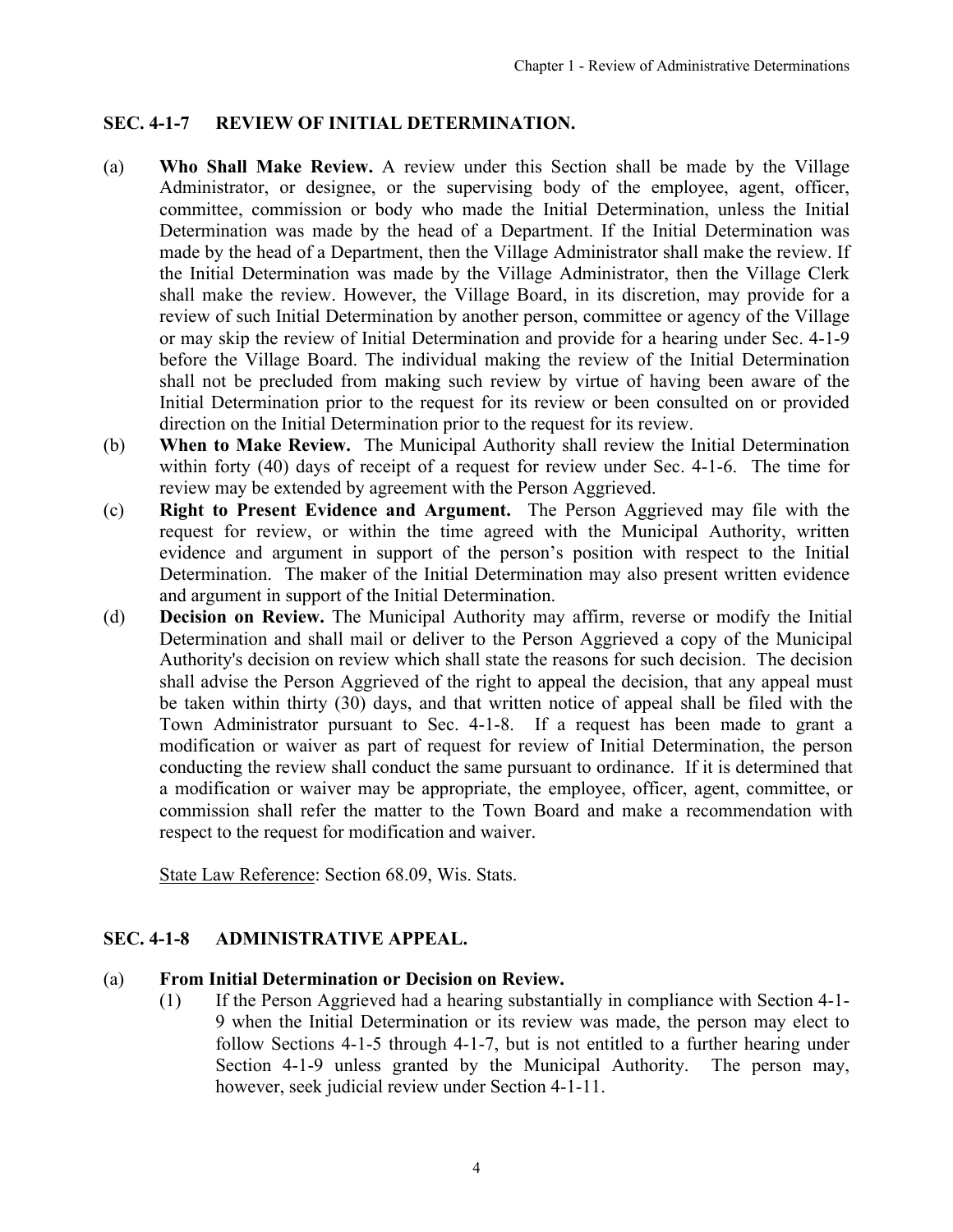- <span id="page-4-0"></span>(2) If the Person Aggrieved did not have a hearing substantially in compliance with Section 4-1-9 when the Initial Determination or its review was made, the person shall follow Sections 4-1-5 through 4-1-7 and may appeal under this Section from the decision made under Section 4-1-7.
- (b) **Time Within Which Appeal May Be Taken Under This Section.** Appeal from a decision on review under Section 4-1-7 may be taken within thirty (30) days of notice of such decision.
- (c) **How Appeal May Be Taken.** An appeal under this Section may be taken by filing with or mailing to the Town Administrator a written notice of appeal. Upon receipt of a notice of appeal, the Town Administrator shall notify the Town Board and the Town Attorney. Written notice of appeal under this section shall not be made via electronic mail. Written notice of appeal received via electronic mail shall not be considered valid notice under this Section.

State Law Reference: Section 68.10, Wis. Stats.

# **SEC. 4-1-9 HEARING ON ADMINISTRATIVE APPEAL.**

- (a) **Time of Hearing.** The Town shall provide the appellant a hearing on an appeal under Section 4-1-8 within thirty (30) days of receipt of the notice of appeal and shall serve the appellant with notice of such hearing by mail or personal service at least ten (10) days before such hearing, unless such notice is waived in writing by the appellant.
- (b) **Conduct of Hearing.** At the hearing, the appellant and the Municipal Authority may be represented by counsel and may present evidence and call and examine witnesses and crossexamine witnesses of the other party. Such witnesses shall be sworn by the person conducting the hearing. The Town Board shall conduct the hearing and serve as decision maker, unless at its discretion it appoints an impartial decision maker to conduct the hearing and make the decision on administrative appeal. The impartial decision maker may be an officer, committee, board or commission of the Town who did not participate in making or reviewing the Initial Determination. The decision maker may issue subpoenas. The Town Board may also provide for the hearing to be conducted by an impartial person, committee, board or commission designated by the Town Board and to report the record of hearing to the decision maker for a decision on administrative appeal.
- (c) **Record of Hearing.** The person conducting the hearing or a person employed for that purpose shall take notes of the testimony and shall mark and preserve all exhibits. The person conducting the hearing may, and upon request of the appellant, cause the proceedings to be taken by a stenographer or by a recording device, the expense thereof to be paid by the Town.

## **SEC. 4-1-10 FINAL DETERMINATION.**

(a) Within twenty (20) days of completion of the hearing conducted under Section 4-1-9 and the filing of briefs, if any, the decision maker shall mail or deliver to the appellant its written determination on administrative appeal stating the reasons therefor and, if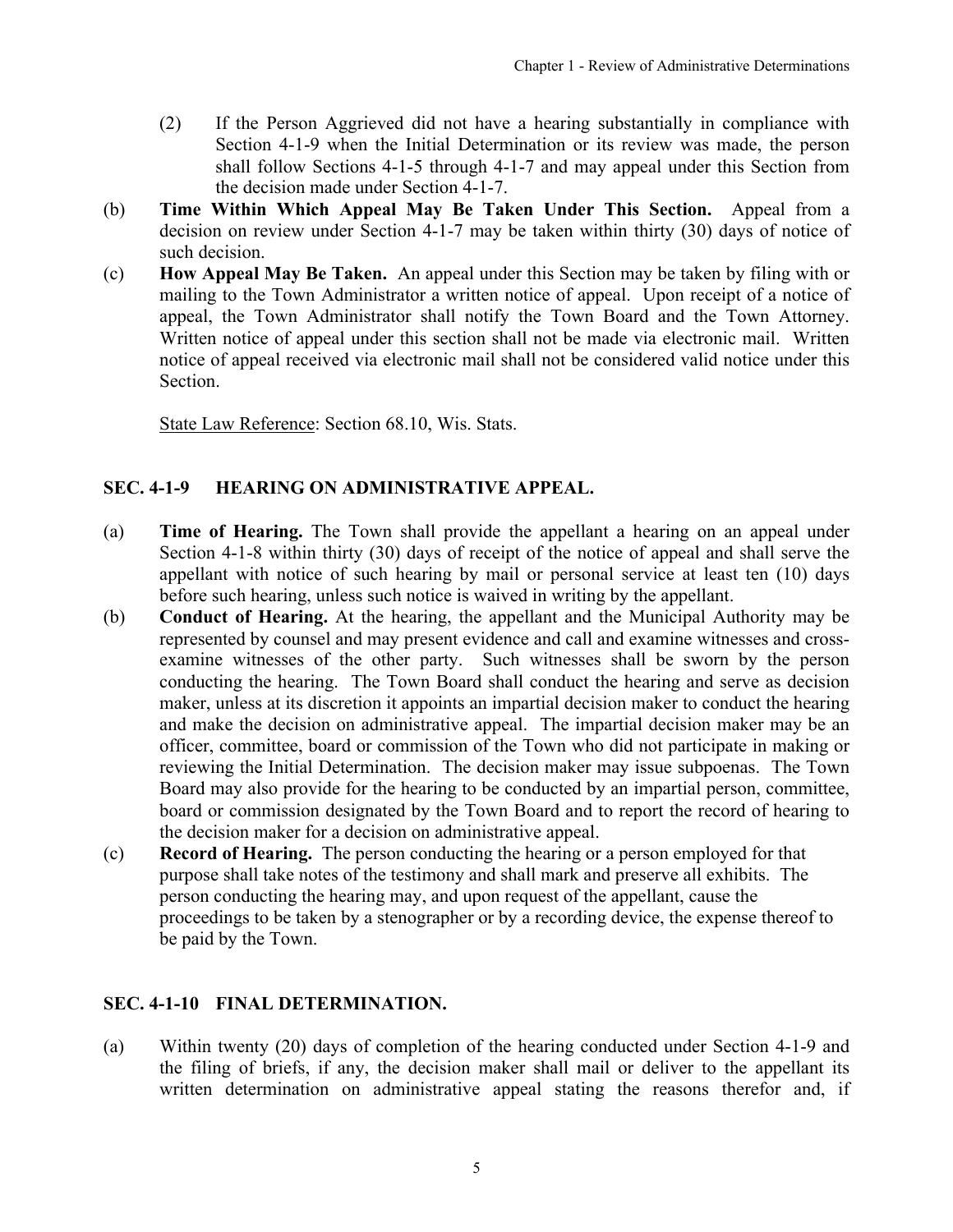<span id="page-5-0"></span>applicable, including any approval of a modification or waiver of an ordinance or any portion of it pursuant to Sec. 4-1-13. Such determination shall be a final determination of the Municipal Authority.

(b) A determination following a hearing substantially meeting the requirements of Section 4-1- 9 or a decision on review under Section 4-1-7 following such hearing shall be a final determination, judicial review of which may be obtained under Section 4-1-11.

State Law Reference: Section 68.12, Wis. Stats.

## **SEC. 4-1-11 JUDICIAL REVIEW.**

- (a) Any party to a proceeding resulting in a final determination may seek review thereof by writ of certiorari within thirty (30) days of receipt of the final determination from the Municipal Authority. The Court may affirm or reverse the final determination, or remand to the decision maker for further proceedings consistent with the Court's decision.
- (b) If review is sought of a final determination, the record of the proceedings shall be transcribed at the expense of the person seeking review. A transcript shall be supplied to anyone requesting the same at the requester's expense. If the person seeking review establishes impecuniousness to the satisfaction of the reviewing court, the court may order the proceedings transcribed at the expense of the Town and the person seeking review shall be furnished a free copy of the transcript. By stipulation, the court may order a synopsis of the proceedings in lieu of a transcript. The court may otherwise limit the requirement for a transcript.

State Law Reference: Section 68.13, Wis. Stats.

### **SEC. 4-1-12 LEGISLATIVE REVIEW.**

- (a) Seeking review pursuant to this Chapter does not preclude a Person Aggrieved from seeking relief to have the ordinance modified by the Town Board or any of its boards, commissions, committees or agencies which may have jurisdiction.
- (b) If, in the course of legislative review under this Section a determination is modified, such modification and any evidence adduced before the Town Board, board, commission, committee or agency shall be made part of the record on review under Section 4-1-7.
- (c) The Town Board, board, commission, committee or agency conducting a legislative review under this Section need not conduct the type of hearing required under Section 4-1-9.

State Law Reference: Section 68.14, Wis. Stats.

### **SEC. 4-1-13 MODIFICATION OR WAIVER.**

#### (a) **Authority; Application**.

(1) **Authority**. Where, in the judgment of the Town Board, it would be inappropriate to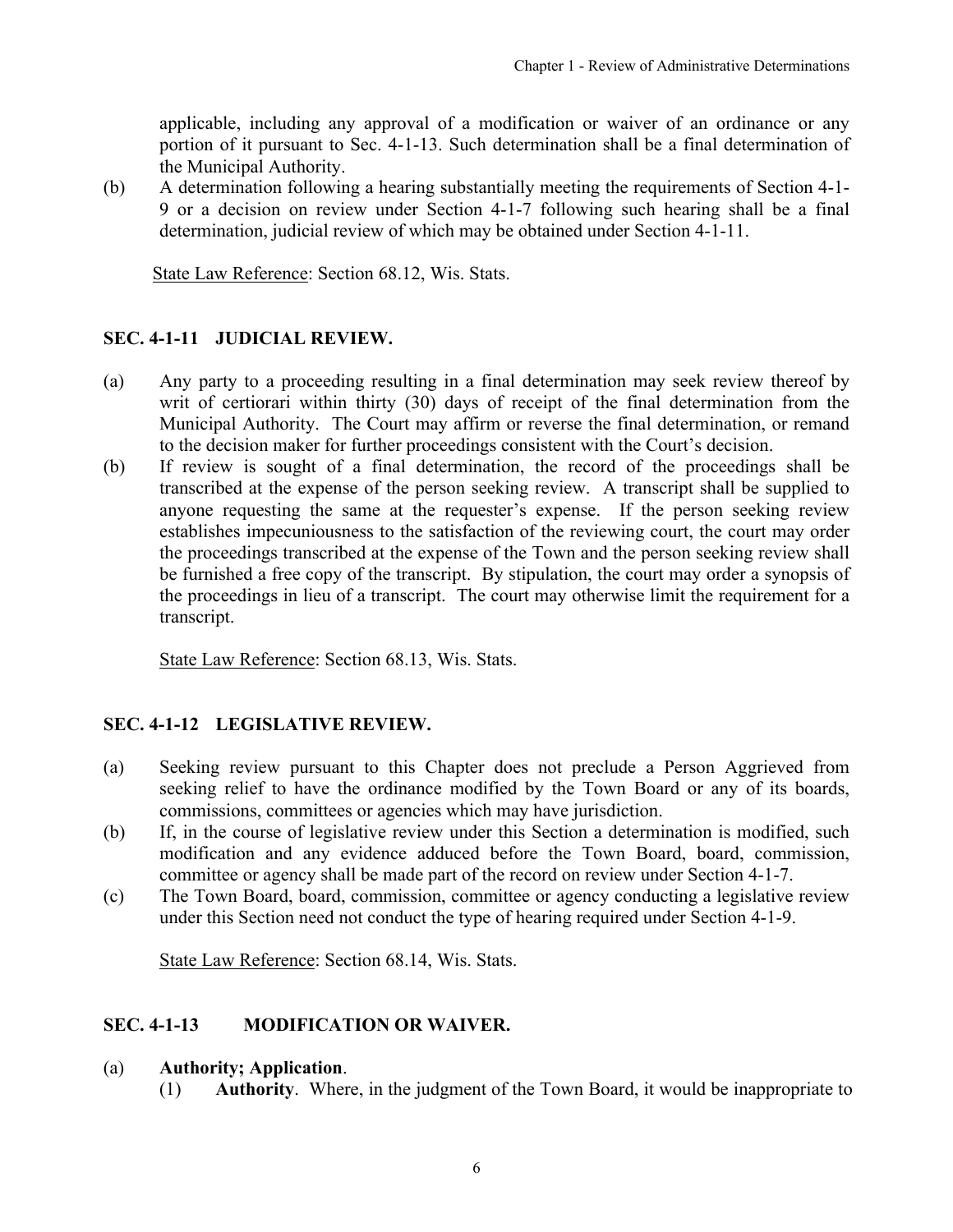apply literally the provisions of an ordinance because an exceptional circumstance exists, the Town Board may waive or modify any requirements to the extent deemed just and proper. Only the Town Board may grant a waiver or modification. If an employee, officer, agent, committee, or commission of the Town has been requested to grant a modification or waiver as part of request for clarification or review of Initial Determination, the person conducting the clarification or review shall conduct the same pursuant to ordinance. If it is determined that a modification or waiver may be appropriate, the employee, officer, agent, committee, or commission shall refer the matter to the Town Board and make a recommendation with respect to the request for modification and waiver.

- (2) **Application**. Application for any such modification or waiver shall be made by the Person Aggrieved in writing as part of the request for clarification or review of Initial Determination, stating fully all facts relied upon in requesting the modification or waiver, and shall be supplemented with any additional data that may aid the Town Board in the analysis of the proposed modification or waiver. This application may be supplemented at any time during the review process.
- (b) **Considerations**. The Town Board may consider the following factors, in addition to any other factors deemed relevant by the Town Board:
	- (1) Whether the request for a waiver or modification, if granted, would be consistent with the general intent of the ordinance.
	- (2) Whether the request for a waiver or modification, if granted, would adversely affect any property owners in the Town.
	- (3) Whether the request for waiver or modification, if granted, would benefit the Person Aggrieved in a way that is not consistent with the Town's interests.
	- (4) Whether, instead of granting the request for a waiver or modification, the ordinance itself should be changed to accommodate the kind of situation presented by the Person Aggrieved and therefor addressed under Section 4-1-12, Legislative Review.
	- (5) Whether, the conditions upon which the request for a modification or waiver is based are unique to the situation or property for which the modification or waiver is sought and are not applicable generally to other situations or property.
- (c) **Conditions for Granting.** The Town Board shall not grant a modification or waiver to an ordinance unless it makes findings based upon the evidence presented to it in each specific case and based upon the consideration of the factors under Sec. 4-1-13(b), that the granting of the modification or waiver will not be detrimental to the public safety, health, or welfare or injurious to other property or improvements in the Town. Any decision to grant a modification or waiver shall not be arbitrary, capricious, or prejudicial in nature.

# (d) **Granting by Town Board.**

- (1) The Town Board, if it approves of the modification or waiver of an ordinance or any portion of it, shall do so only after a hearing under Sec. 4-1-9 or in conducting a legislative review under Sec. 4-1-12.
- (2) Such relief shall be granted without detriment to the public good and without impairing the intent and purpose of the ordinance.
- (3) A majority vote of the Town Board shall be required to grant any modification or waiver to an ordinance. The reasons why such modification or waiver was granted shall be entered as part of the record of hearing.
- (4) If the Town Board grants a modification or waiver, the Board may also order that the